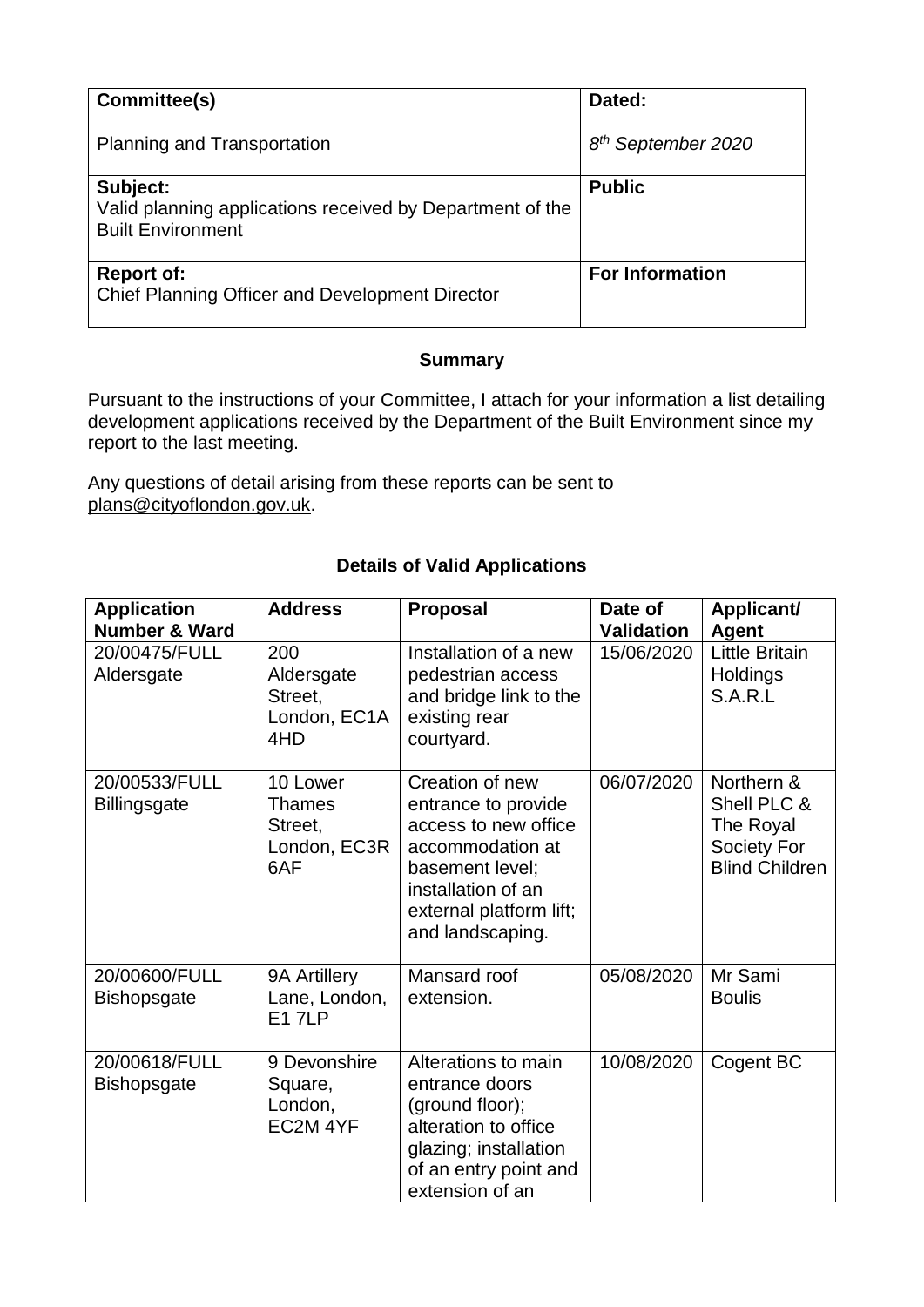|                                      |                                                | existing vent to roof<br>level.                                                                                                                                                                                                                                                                                                                                                                                                                                                                                                                                                                                                                                                                      |            |                                    |
|--------------------------------------|------------------------------------------------|------------------------------------------------------------------------------------------------------------------------------------------------------------------------------------------------------------------------------------------------------------------------------------------------------------------------------------------------------------------------------------------------------------------------------------------------------------------------------------------------------------------------------------------------------------------------------------------------------------------------------------------------------------------------------------------------------|------------|------------------------------------|
| 20/00619/FULL<br><b>Bishopsgate</b>  | 9 Devonshire<br>Square,<br>London,<br>EC2M 4YF | Alterations to the<br>office stair core<br>glazing from tinted to<br>clear glazing.                                                                                                                                                                                                                                                                                                                                                                                                                                                                                                                                                                                                                  | 10/08/2020 | Cogent BC                          |
| 20/00602/FULL<br><b>Bread Street</b> | 25 Cannon<br>Street,<br>London,<br>EC4M 5TA    | Application under<br>S.73 of the Town &<br><b>Country Planning</b><br>Act 1990 to vary<br>condition 22 of<br>planning permission<br>18/00859/FULL<br>dated 15.11.2018 to<br>allow design<br>changes to the<br>following:<br>1. Roof coping<br>height<br>2. Fifth floor glazing<br>increased height<br>3. Stone detailing<br>around entrance bay<br>triple height window<br>4. Removal of retail<br>doors on the<br><b>Western Elevation</b><br>5. Reduction in<br>number of retail<br>doors on Watling<br>and Bread Streets<br>6. Increased glazing<br>height for Watling<br><b>Street retail fronts</b><br>7. Retained fire<br>escape exit<br>8. Glazed Fan light<br>to Cannon Street<br>Elevation. | 30/07/2020 | 25 Cannon<br><b>Street Limited</b> |
| 20/00531/FULL<br><b>Broad Street</b> | 65 London<br>Wall, London,<br>EC2M 5TU,        | Change of use of<br>rooms 46-48 on part<br>of the first floor from<br>office (Class B1) to a<br>flexible use for either<br>office (Class B1) or<br>medical clinic (Class<br>D1) (67.7sq.m)                                                                                                                                                                                                                                                                                                                                                                                                                                                                                                           | 08/07/2020 | Dr Kalentzi                        |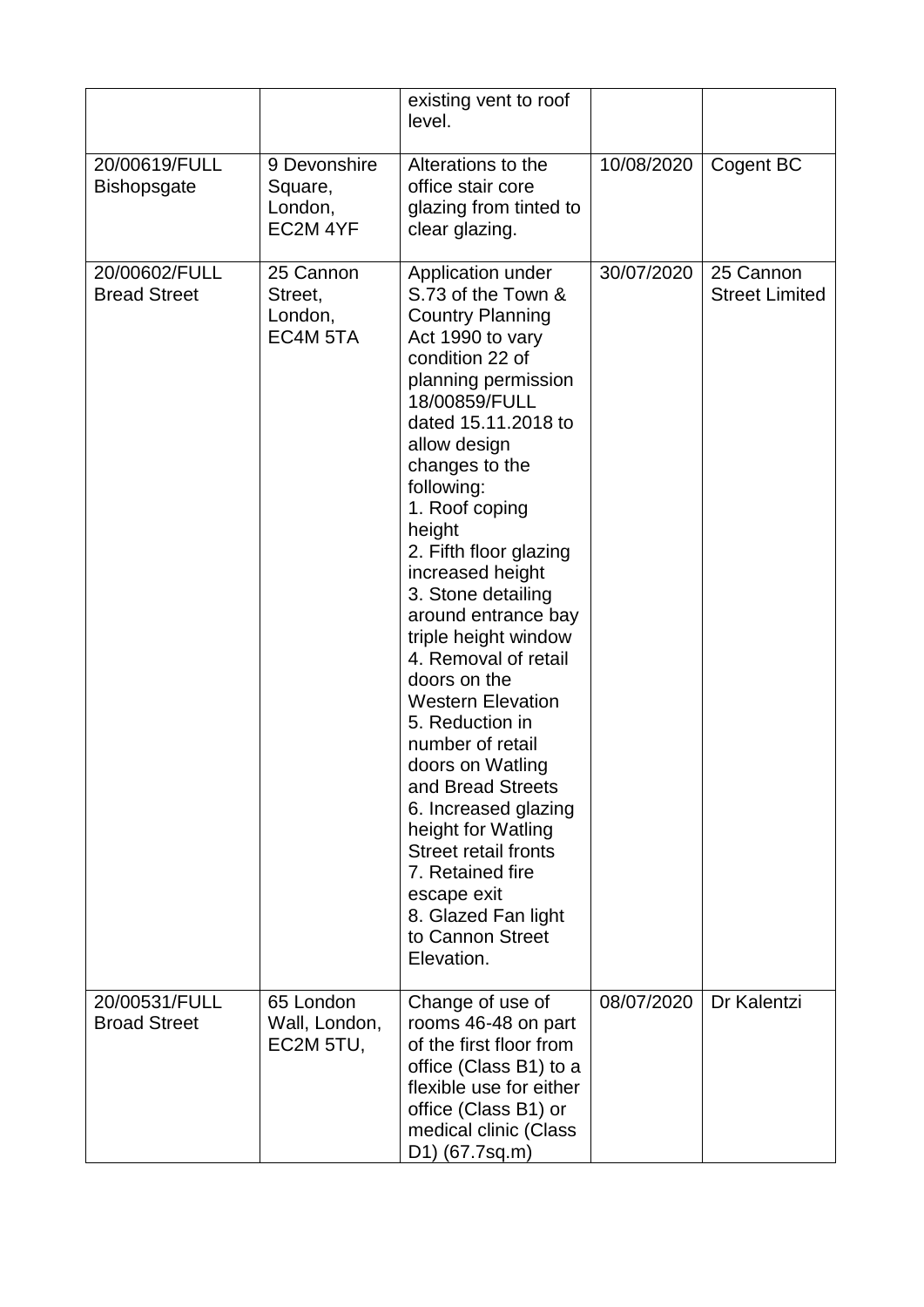| 20/00573/FULL<br><b>Broad Street</b> | 41 Lothbury,<br>London, EC2R<br>7HF                                                                                | Installation of<br>external lighting<br>scheme and other<br>associated works.                                                                                                                                                                                                                                                                                                                                                                                                                                                                                                                                                                                                                                                                                              | 20/07/2020 | Pembroke<br>Lothbury<br><b>Holdings Ltd</b>          |
|--------------------------------------|--------------------------------------------------------------------------------------------------------------------|----------------------------------------------------------------------------------------------------------------------------------------------------------------------------------------------------------------------------------------------------------------------------------------------------------------------------------------------------------------------------------------------------------------------------------------------------------------------------------------------------------------------------------------------------------------------------------------------------------------------------------------------------------------------------------------------------------------------------------------------------------------------------|------------|------------------------------------------------------|
| 20/00586/FULL<br>Castle Baynard      | 11 Gough<br>Square,<br>London, EC4A<br>3DE                                                                         | Application under<br>S73 of the Town &<br><b>Country Planning</b><br>Act 1990 to vary<br>condition 2 of the<br>planning permission<br>19/00630/FULL<br>dated 10/10/2019 to<br>make amendments<br>to the proposed<br>entrance.                                                                                                                                                                                                                                                                                                                                                                                                                                                                                                                                              | 24/07/2020 | Flexible<br><b>Office Asset</b><br>Management<br>Ltd |
| 20/00581/FULMAJ<br>Castle Baynard    | Northcliffe<br>House, 26-30<br><b>Tudor Street,</b><br>16-22<br><b>Bouverie</b><br>Street,<br>London, EC4Y<br>0AY, | External<br>refurbishment works<br>comprising the<br>retention and<br>cleaning of the<br>existing facades,<br>and the modification<br>of the secondary<br>entrance fronting<br><b>Bouverie Street and</b><br>Tudor Street. (ii) the<br>extension of the<br>building at sixth and<br>seventh floor level to<br>create additional B1<br>office floorspace (iii)<br>Change of use from<br>offices (Class B1) to<br>a flexible use for<br>either Class<br>A1/A3/B1 at ground<br>floor level, (iv) the<br>provision of<br>landscaped roof<br>terraces at levels<br>five, six, and seven<br>(v) Installation of a<br>new entrance<br>fronting Tudor Street<br>(vi) demolition of<br>mansard roof of 26<br><b>Tudor Street and</b><br>erection of<br>replacement<br>mansard roof. | 12/08/2020 | <b>DWS</b><br>Grundbesitz<br>GmbH                    |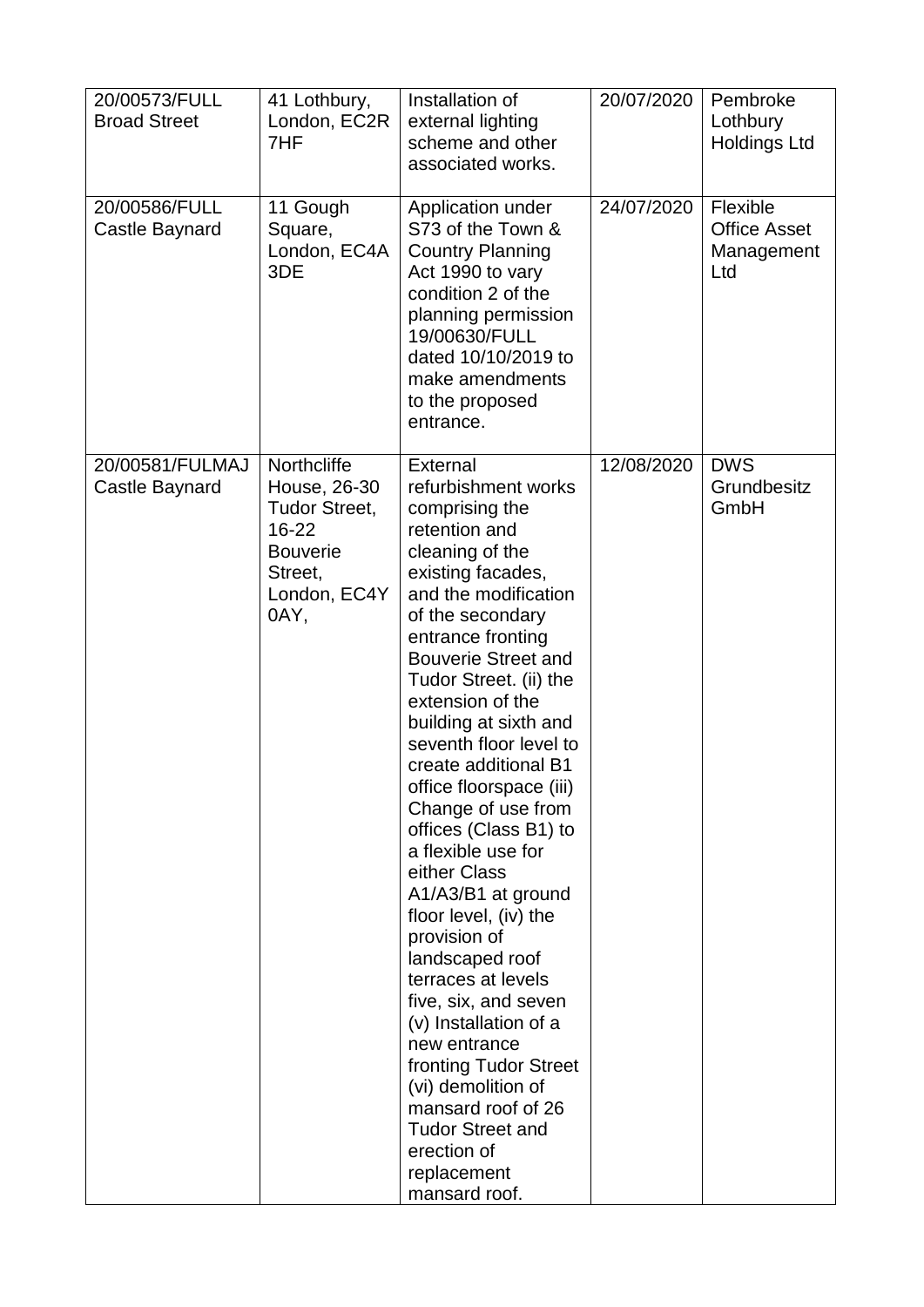| 20/00538/FULL<br>Cheap                 | 5 Frederick's<br>Place,<br>London, EC2R<br>8JQ                             | Demolition of<br>existing building and<br>redevelopment to<br>provide a new<br>building comprising<br>basement, ground<br>and four upper floors<br>with enclosed<br>rooftop plant for the<br>purposes of storing<br>and displaying The<br>Mercer's Company<br>archives. (521sq.m<br>GEA) | 07/07/2020 | The Mercers'<br>Company                      |
|----------------------------------------|----------------------------------------------------------------------------|------------------------------------------------------------------------------------------------------------------------------------------------------------------------------------------------------------------------------------------------------------------------------------------|------------|----------------------------------------------|
| 20/00536/FULL<br>Cheap                 | 81 Newgate<br>Street,<br>London, EC1A<br>7AJ                               | Application for minor<br>material<br>amendments under<br>Section 73 of Town<br>and Country<br>Planning Act 1990<br>(as amended) which<br>seeks permission to<br>amend the wording<br>of condition 7<br>attached to planning<br>permission 0288AS<br>dated 16/07/1982.                    | 07/07/2020 | <b>NG Devco</b><br>Limited                   |
| 20/00567/FULL<br><b>Coleman Street</b> | 120 Moorgate,<br>London,<br>EC2M 6UR                                       | Change of use of<br>part of the upper<br>basement level from<br>shop (Class A1) use<br>to gym (Class D2)<br>use.                                                                                                                                                                         | 17/07/2020 | Luxembourg<br>Sarl                           |
| 20/00425/FULL<br><b>Coleman Street</b> | The Whitbread<br>Brewery, 52<br>Chiswell<br>Street,<br>London, EC1Y<br>4SA | Installation of plant<br>enclosure and noise<br>attenuation<br>equipment around<br>existing roof level<br>plant.                                                                                                                                                                         | 11/08/2020 | <b>The</b><br>Montcalm<br><b>Hotel Group</b> |
| 20/00638/FULL<br><b>Coleman Street</b> | Salisbury<br>House, 162 -<br>163 London<br>Wall, London,<br>EC2M 5QD       | Removal of an<br>existing single door<br>and installation of an<br>infill shop front<br>panel.                                                                                                                                                                                           | 17/08/2020 | Pascale<br>Founau                            |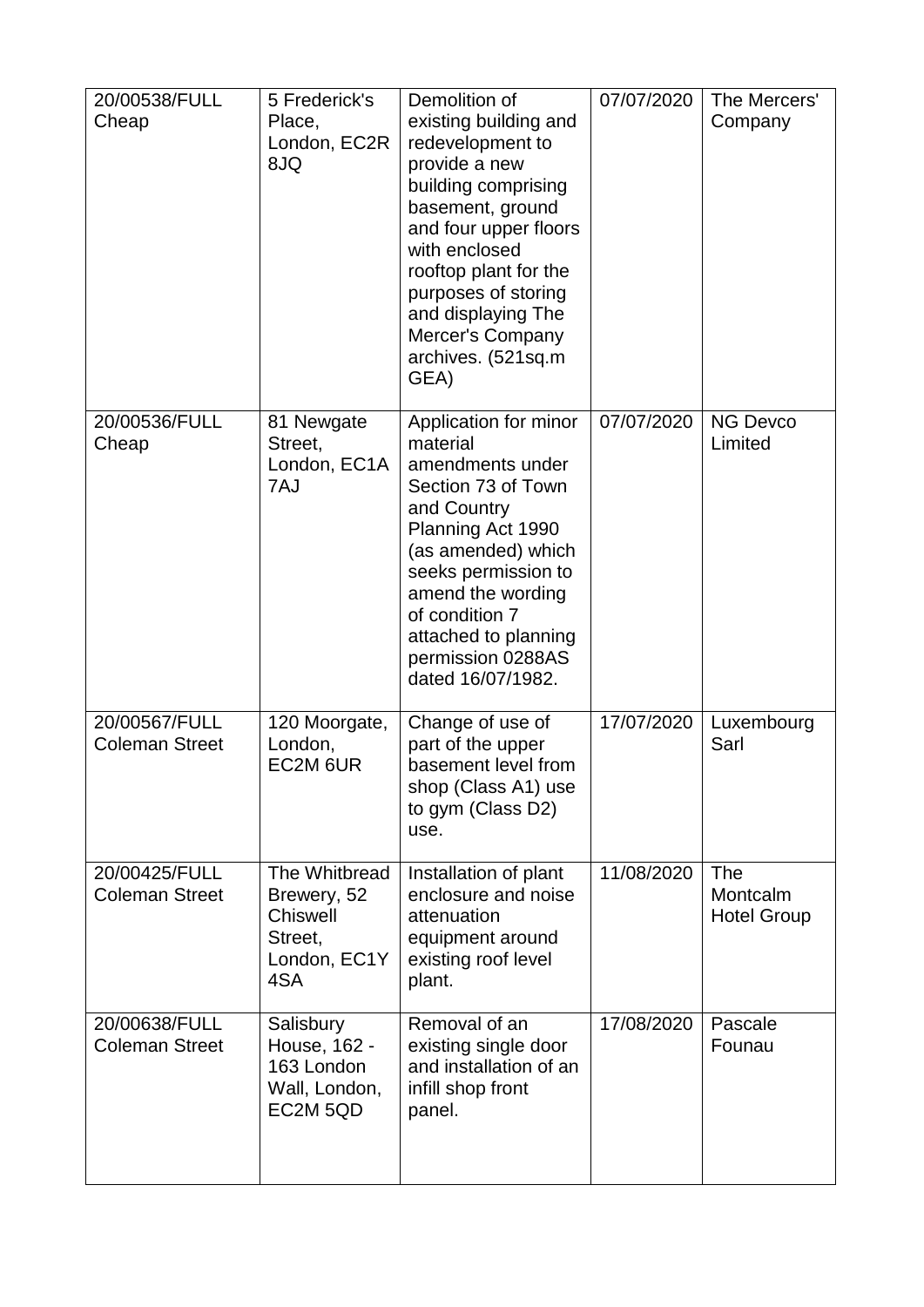| 20/00542/FULL<br>Cordwainer  | Pickford<br>House, 46<br>Bow Lane,<br>London,<br>EC4M 9DL                      | Existing 2nd floor flat<br>roof facing Well<br>Court converted to<br>create an accessible<br>roof terrace,<br>including<br>replacement of<br>existing sash<br>windows with full<br>height casement<br>doors and windows<br>and new parapet<br>screening.                                                                                                           | 10/07/2020 | <b>Hale Brown</b><br>Architects             |
|------------------------------|--------------------------------------------------------------------------------|--------------------------------------------------------------------------------------------------------------------------------------------------------------------------------------------------------------------------------------------------------------------------------------------------------------------------------------------------------------------|------------|---------------------------------------------|
| 20/00545/FULL<br>Cornhill    | Jamaica<br>Buildings, St<br>Michael's<br>Alley, London,<br>EC3V 9DS            | Replacement of<br>eight existing timber<br>casement windows<br>at third floor level.                                                                                                                                                                                                                                                                               | 23/06/2020 | Mr Liam<br><b>Dewhurst</b>                  |
| 20/00498/FULL<br>Cripplegate | <b>Great Arthur</b><br>House,<br>Golden Lane<br>Estate,<br>London, EC1Y<br>0RE | Conversion of part of<br>the ground floor to<br>two flats, retention of<br>the existing estate<br>office at part ground<br>floor level,<br>installation of<br>replacement<br>windows at ground<br>floor to match<br>existing, and the<br>provision of a new<br>disabled parking<br>space.                                                                          | 22/06/2020 | City of<br>London                           |
| 20/00514/FULL<br>Dowgate     | Skinners' Hall,<br>8 Dowgate<br>Hill, London,<br>EC4R <sub>2SP</sub>           | Alterations to<br><b>Skinners Hall</b><br>including i)<br>demolition of existing<br>pavilion, new glazed<br>pavilion extension,<br>associated roof<br>terrace works and<br>entrance to Court<br>Room, at first floor<br>level; ii) new glazed<br>plant enclosure; iii)<br>extension and<br>mansard to<br>courtyard elevation<br>to provide new<br>accommodation at | 29/06/2020 | Worshipful<br>Company of<br><b>Skinners</b> |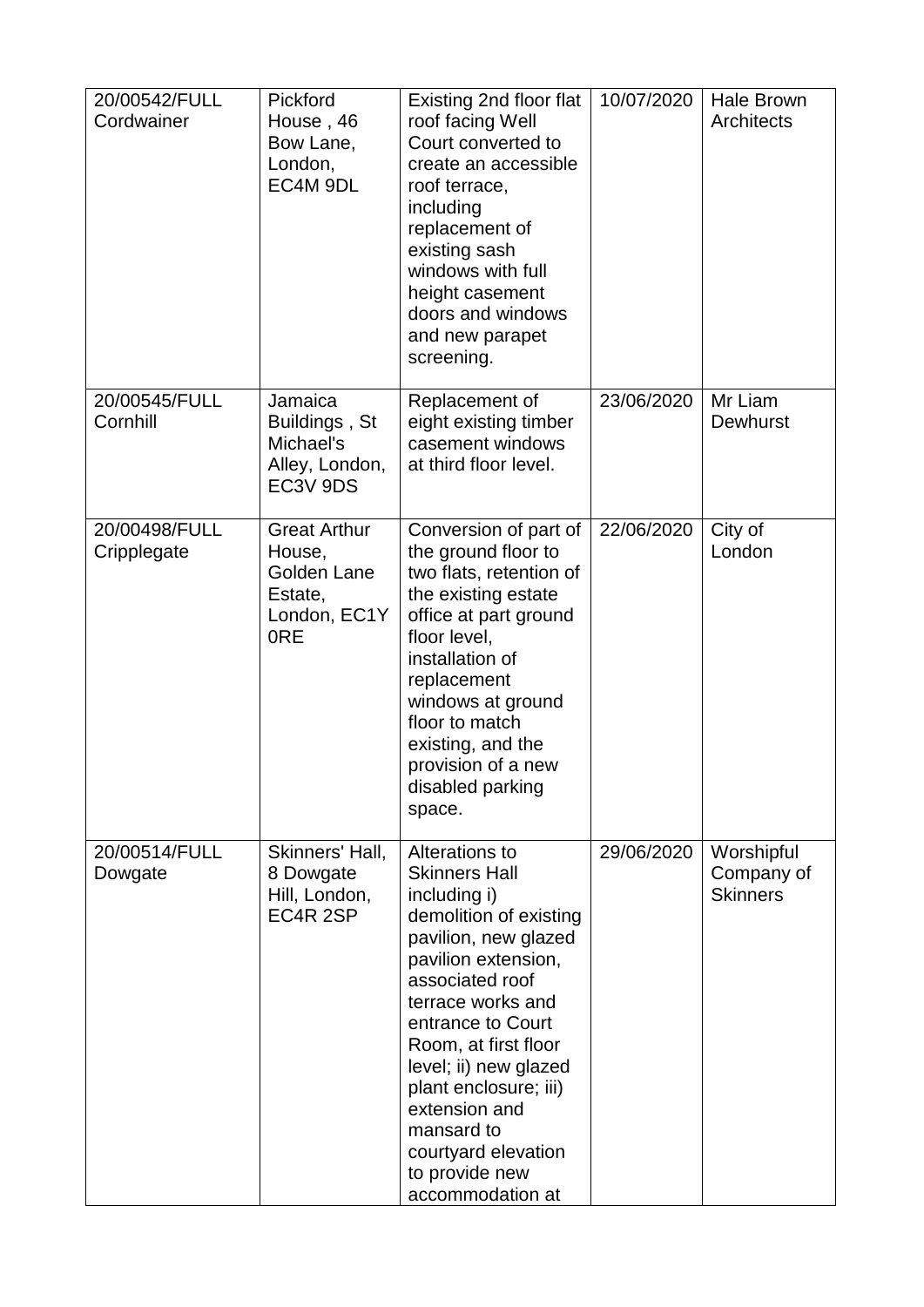|                                    |                                                                                            | third floor; iii)<br>modifications to<br>western fa?ade at<br>ground and first floor<br>levels; iv) new<br>entrance from<br>College Street via<br>new opening in<br>existing screen wall,<br>new staircase and<br>platform lift to new<br>lower ground<br>entrance; alterations<br>to the courtyard to<br>provide level access<br>to Skinners Hall and<br>vi) new handrails to<br>existing entrances at<br>8 and 9 Dowgate<br>Hill. |            |                                                       |
|------------------------------------|--------------------------------------------------------------------------------------------|-------------------------------------------------------------------------------------------------------------------------------------------------------------------------------------------------------------------------------------------------------------------------------------------------------------------------------------------------------------------------------------------------------------------------------------|------------|-------------------------------------------------------|
| 20/00434/FULL<br>Farringdon Within | 25 Farringdon<br>Street,<br>London, EC4A<br>4AB                                            | Erection of three<br>cycle storage<br>canopies and<br>installation of eight<br>Sheffield cycle<br>stands within the<br>existing cycle<br>storage area at the<br>rear of the building<br>at ground and lower<br>ground floor level.                                                                                                                                                                                                  | 16/06/2020 | <b>Brookfield</b><br><b>Properties</b><br>(UK PM) Ltd |
| 20/00560/FULL<br>Farringdon Within | New Bridge<br>Street House,<br>30 - 34 New<br><b>Bridge Street,</b><br>London, EC4V<br>6BJ | Alteration and<br>extension, including:<br>(i) new and<br>replacement<br>windows to the east,<br>south and west<br>elevations at first to<br>sixth floor levels; (ii)<br>removal of existing<br>rooftop plant<br>enclosure and<br>erection of a single<br>storey roof extension<br>at seventh floor level<br>to provide office<br>accommodation and<br>plant room (Class<br>B1) with private<br>terraces at seventh                 | 23/07/2020 | The City of<br>London<br>Corporation                  |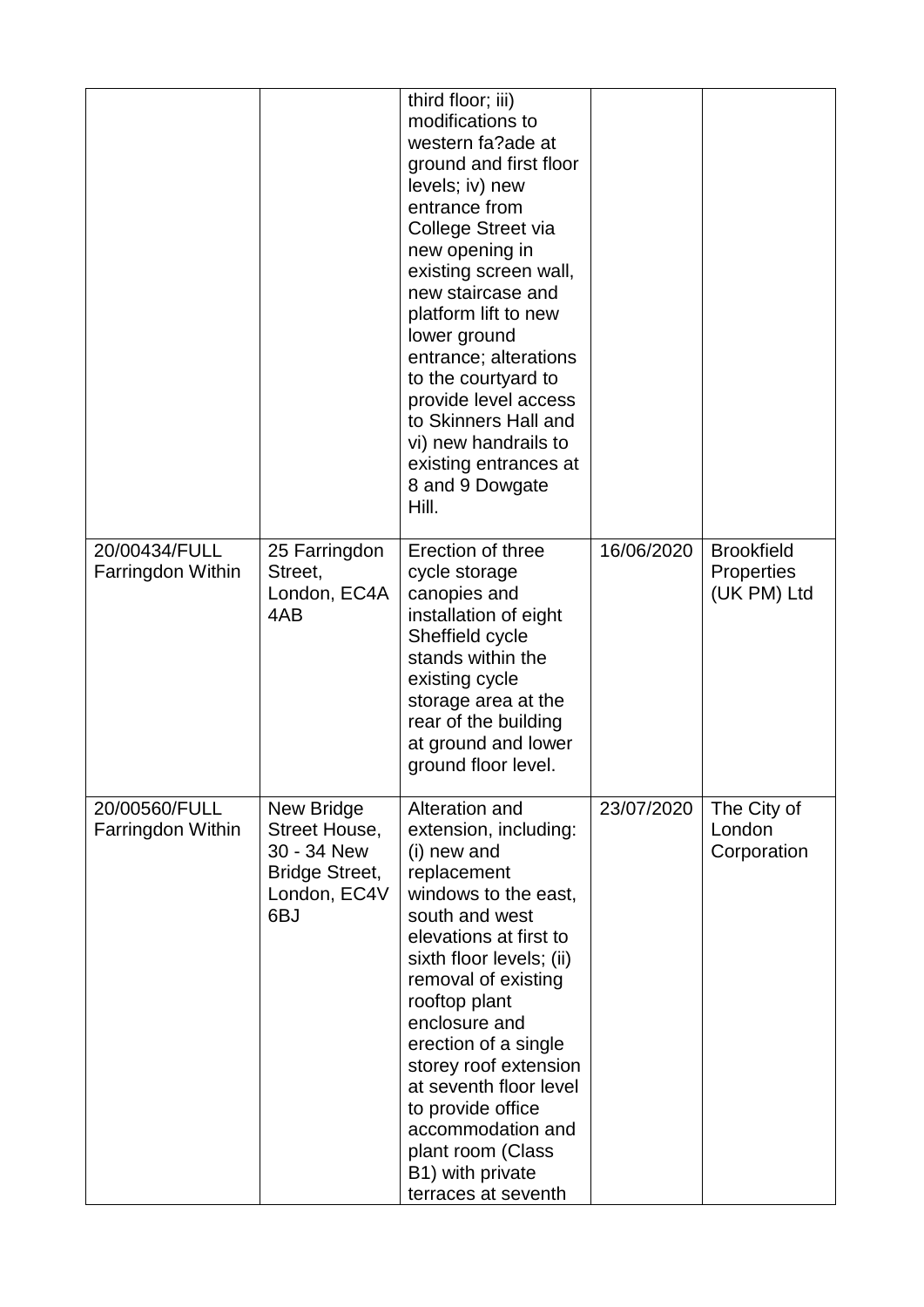|                                          |                                                             | floor and roof level;<br>(iii) Installation of a<br>green wall to the<br>south elevation.                                                                                                                                                                                                                                                                                                                                                                                                                            |            |                                             |
|------------------------------------------|-------------------------------------------------------------|----------------------------------------------------------------------------------------------------------------------------------------------------------------------------------------------------------------------------------------------------------------------------------------------------------------------------------------------------------------------------------------------------------------------------------------------------------------------------------------------------------------------|------------|---------------------------------------------|
| 20/00568/FULL<br>Farringdon Within       | $33 - 37$<br>Charterhouse<br>Square,<br>London,<br>EC1M 6EA | Application under<br>S.73 of the Town<br>and Country<br>Planning Act 1990<br>(as amended) to<br>allow variation of<br>condition 13<br>planning permission<br>19/00119/FULL<br>dated 22/08/2019 to<br>make minor material<br>amendments to the<br>external appearance<br>at roof level<br>including i) changes<br>to glazing screen on<br>the North and West<br>elevations, ii) mesh<br>cladding to the<br>South elevation, iii)<br>removal of chimneys<br>at roof level and iv)<br>relocation of plant<br>equipment. | 29/07/2020 | Cognita<br><b>Schools Ltd</b>               |
| 20/00546/FULMAJ<br>Farringdon<br>Without | 5 Chancery<br>Lane, London,<br>WC2A 1LG                     | Alteration and<br>extension, including:<br>substantial<br>demolition of the fifth<br>floor and full<br>demolition of the<br>sixth floor;<br>alterations to the<br>facades at fourth<br>floor level; erection<br>of a new three storey<br>roof extension at fifth<br>to seventh floor<br>levels for office use<br>(Class B1), with a<br>landscaped amenity<br>terrace and plant<br>room at eighth floor<br>level; and other<br>associated works.                                                                      | 29/07/2020 | Lee Kim Tah<br>- Metro<br>Jersey<br>Limited |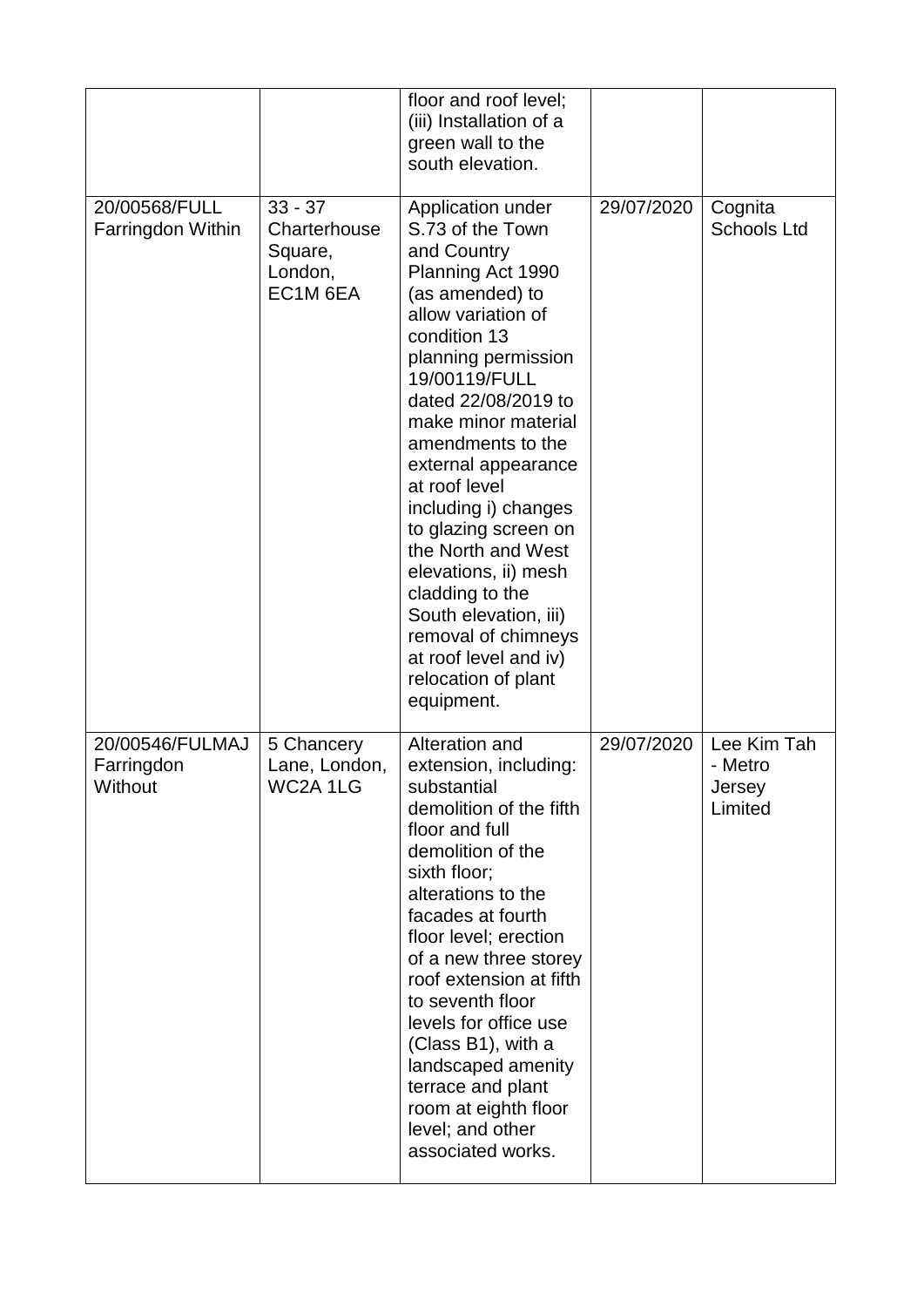| 20/00625/FULL<br>Langbourn          | 37 - 39 Lime<br>Street,<br>London,<br>EC3M 7AY                                      | The installation of:<br>one rooftop<br>generator, external<br>ductwork,<br>replacement of<br>sixteen windows with<br>glazed louvres at the<br>front and rear facade<br>and window<br>actuators.                                                                             | 10/08/2020 | <b>LSE JERSEY</b><br><b>HOLDINGS</b>                      |
|-------------------------------------|-------------------------------------------------------------------------------------|-----------------------------------------------------------------------------------------------------------------------------------------------------------------------------------------------------------------------------------------------------------------------------|------------|-----------------------------------------------------------|
| 20/00627/FULL<br>Langbourn          | 40 Lime<br>Street,<br>London,<br>EC3M 7AW                                           | The installation of:<br>one rooftop<br>generator, external<br>ductwork,<br>replacement of<br>windows with glazed<br>louvres at the front,<br>sides and rear<br>facade and window<br>actuators.                                                                              | 10/08/2020 | <b>LSE JERSEY</b><br><b>HOLDINGS</b>                      |
| 20/00543/FULL<br><b>Lime Street</b> | $22 - 24$<br>Bishopsgate,<br>London, EC2N<br>4BQ                                    | The installation of<br>fixed structures, a<br>temporary screen<br>and associated<br>lighting on the level<br>2 terrace.                                                                                                                                                     | 10/07/2020 | 22<br><b>Bishopsgate</b><br>General<br><b>Partner Ltd</b> |
| 20/00512/FULL<br>Portsoken          | Statue House,<br>$53 - 54$<br><b>Aldgate High</b><br>Street,<br>London, EC3N<br>1AL | Application under<br>Section 73A of the<br><b>Town and Country</b><br>Planning Act 1990 to<br>retain a new extract<br>flue, associated fan<br>and odour filtration<br>equipment sited on<br>the rear flat roof of<br>the premises and<br>discharging at 1st<br>floor level. | 09/07/2020 | Mr Nilojan<br>Tharmarajah                                 |
| 20/00557/FULL<br><b>Tower</b>       | 10 Trinity<br>Square,<br>London, EC3N<br>4AJ                                        | Replacement of<br>glazing panels with<br>new doors at 6th<br>floor level terrace<br>and installation of an<br>external staircase to<br>provide access<br>between the 6th floor<br>terrace and the<br>central tower.                                                         | 15/07/2020 | <b>Bullet</b><br>Investments<br>Limited                   |